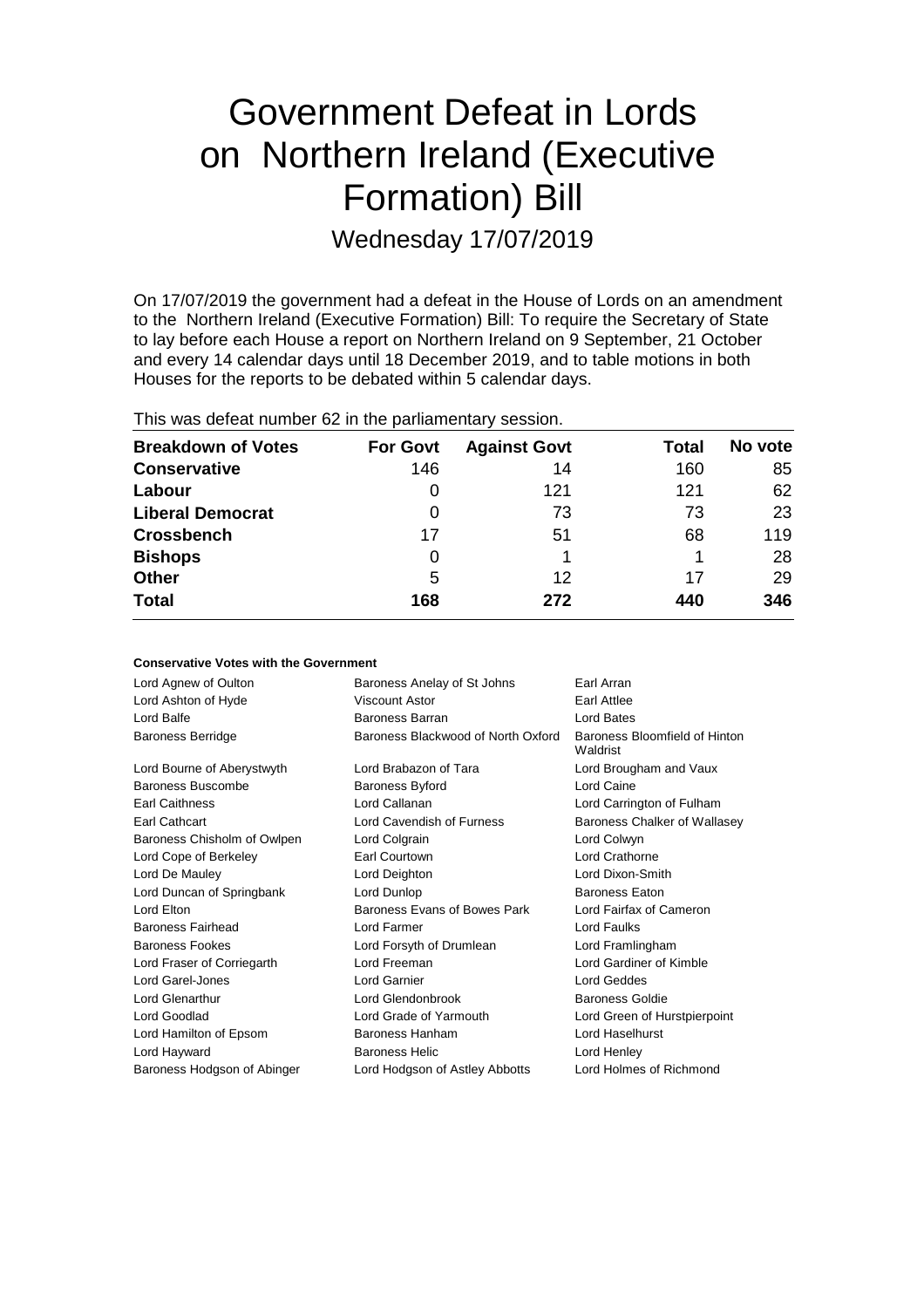Baroness Hooper **Lord Horam Lord Horam** Lord Howard of Lympne<br>
Lord Howel Cord Howell of Guildford **Lord Howard Lord Hunt of Wirral** Earl Howe **Lord Howell of Guildford** Lord James of Blackheath Baroness Jenkin of Kennington Lord Keen of Elie Lord Kirkhope of Harrogate **Lord Lamont of Lerwick** Lord Lansley Lord Leigh of Hurley **Lord Lexden** Lord Lexden **Earl Lindsay** Lord Lingfield Earl Liverpool Lord Lucas Lord Mackay of Clashfern **Lord Magan of Castletown** Baroness Manzoor Lord Marland Lord Marlesford Lord McColl of Dulwich Baroness McGregor-Smith Lord McInnes of Kilwinning Baroness Meyer Duke of Montrose Baroness Morris of Bolton Lord Moynihan Lord Naseby Lord Nash Baroness Neville-Jones Baroness Nicholson of Winterbourne Baroness Noakes Lord Norton of Louth Lord O'Shaughnessy Baroness O'Cathain Lord Pickles Baroness Pidding **Lord Popat Contract Contract Contract Contract Contract Contract Contract Contract Contract Contract Contract Contract Contract Contract Contract Contract Contract Contract Contract Contract Contract Cont** Lord Randall of Uxbridge **Baroness Rawlings** Lord Reay Baroness Redfern **Viscount Ridley Lord Risby** Lord Robathan Lord Ryder of Wensum Lord Sassoon Baroness Seccombe **Lord Selkirk of Douglas** Baroness Shackleton of Belgravia Lord Sheikh Lord Sherbourne of Didsbury Lord Shinkwin Earl Shrewsbury **Earl Shrewsbury** Lord Smith of Hindhead Baroness Stedman-Scott Lord Sterling of Plaistow Lord Strathclyde **Baroness** Sugg Lord Suri Lord Taylor of Holbeach Lord Tebbit Lord Trefgarne **Lord Trimble** Lord Trimble **Lord True** Viscount Ullswater **Baroness Vere of Norbiton** Baroness Verma Lord Wakeham Lord Wasserman Lord Whitby Baroness Wilcox Baroness Williams of Trafford Baroness Wyld Lord Young of Cookham Viscount Younger of Leckie

# Baroness Altmann Lord Arbuthnot of Edrom Lord Black of Brentwood

### **Conservative Votes against the Government**

Lord Bowness **Lord Cormack** Baroness Cumberlege Lord Finkelstein Viscount Hailsham Lord Heseltine Lord Livingston of Parkhead Baroness McIntosh of Pickering Lord Northbrook Baroness Wheatcroft **Lord Willetts** 

**Labour Votes against the Government** Baroness Andrews **Baroness Armstrong of Hill Top** Baroness Bakewell Lord Bassam of Brighton Lord Beecham Lord Berkeley Lord Blunkett **Lord Boateng** Lord Boateng Lord Bragg Lord Brennan Lord Brookman Lord Browne of Ladyton Baroness Bryan of Partick Lord Campbell-Savours Lord Carter of Coles Baroness Chakrabarti Viscount Chandos Lord Christopher Lord Clark of Windermere Lord Clarke of Hampstead Lord Collins of Highbury Baroness Crawley **Lord Cunningham of Felling** Lord Davidson of Glen Clova Lord Davies of Oldham Lord Desai Baroness Donaghy

Lord Anderson of Swansea Lord Haworth **Baroness Hayter of Kentish Town** Baroness Healy of Primrose Hill

## **Labour Votes with the Government**

Baroness Henig Baroness Hilton of Eggardon Lord Hollick Lord Hoyle Lord Hughes of Woodside Lord Hunt of Kings Heath

Lord Donoughue **Baroness Drake** Lord Dubs Lord Elder Lord Evans of Watford Lord Faulkner of Worcester Lord Foulkes of Cumnock Baroness Gale Cumnoch Baroness Gale Cumnock Baroness Gale Lord Giddens Baroness Golding Lord Goldsmith Lord Gordon of Strathblane Lord Grantchester Lord Grocott Lord Hain Viscount Hanworth Lord Harris of Haringey Lord Haskel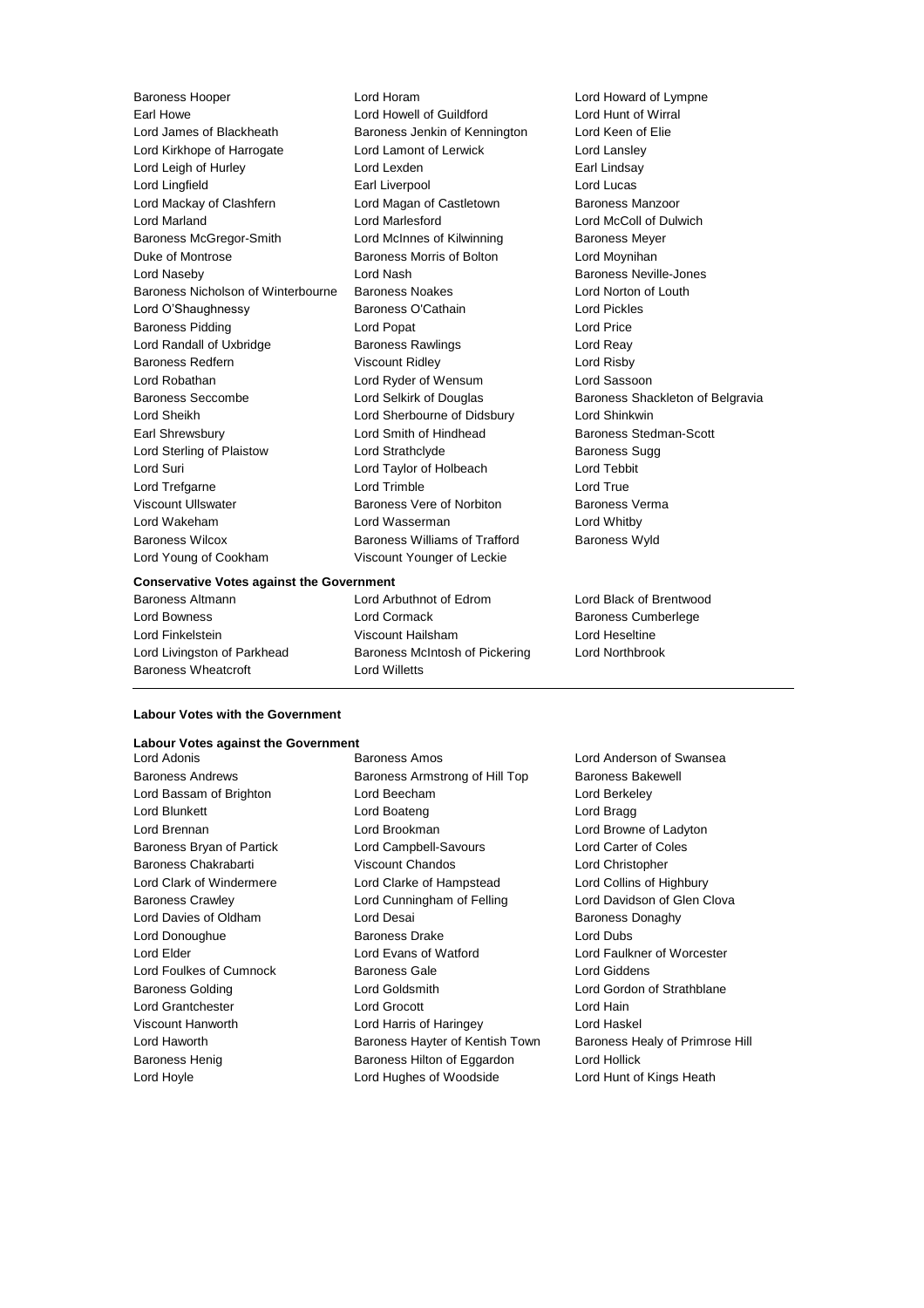Lord Irvine of Lairg **Baroness Jones of Whitchurch** Lord Jones Lord Kennedy of Southwark Baroness Kennedy of Cradley Lord Kinnock Baroness Kinnock of Holyhead Lord Knight of Weymouth Baroness Lawrence of Clarendon Lord Layard **Lord Lea of Crondall** Lord Lennie Baroness Liddell of Coatdyke Lord Liddle **Baroness Lister of Burtersett** Lord Livermore **Lord MacKenzie of Culkein** Baroness Massey of Darwen<br>Lord McAvov **Communist Baroness McDonagh** Baroness McIntosh of Hudna Lord McAvoy **Baroness McDonagh** Baroness McDonagh Baroness McIntosh of Hudnall Lord McKenzie of Luton **Lord Monks Lord Monks Lord Morgan** Lord Morris of Aberavon Baroness Morris of Yardley Lord Morris of Handsworth Lord O'Neill of Clackmannan Baroness Osamor Lord Parekh Lord Pendry **Baroness Pitkeathley** Baroness Primarolo Baroness Prosser **Example 2** Lord Puttnam **Baroness Quin** Baroness Quin Baroness Ramsay of Cartvale Baroness Rebuck Lord Robertson of Port Ellen Lord Rooker Lord Rosser Lord Sawyer Baroness Sherlock **Viscount Simon** Baroness Smith of Basildon Lord Snape Lord Soley Lord Stevenson of Balmacara Lord Stone of Blackheath Baroness Symons of Vernham Dean Baroness Taylor of Bolton Baroness Thornton Lord Tomlinson Lord Tunnicliffe Lord Turnberg **Baroness Warwick of Undercliffe** Lord Watson of Invergowrie Baroness Wheeler **Baroness Whitaker Baroness Whitaker Lord Williams of Elvel** Lord Wills Lord Wood of Anfield Lord Woolmer of Leeds Lord Young of Norwood Green

## **Liberal Democrat Votes with the Government**

## **Liberal Democrat Votes against the Government**

Baroness Benjamin Baroness Bonham-Carter of Yarnbury Baroness Bowles of Berkhamsted Baroness Brinton Lord Bruce of Bennachie Lord Burnett Baroness Burt of Solihull Lord Campbell of Pittenweem Lord Chidgey Lord Clement-Jones Lord Cotter Lord Cotter Lord Dholakia Baroness Doocey **Baroness Falkner of Margravine** Baroness Featherstone Lord Foster of Bath **Lord Fox** Lord Fox **Baroness Garden of Frognal** Earl Glasgow Lord Goddard of Stockport Lord Greaves Baroness Grender **Baroness Hamwee** Baroness Hamwee **Baroness Hammed Baroness Hammed Baroness** Hammed Baroness Hammed Baroness Hammed Baroness Hammed Baroness Hammed Baroness Hammed Baroness Hammed Baroness Hammed Baroness Baroness Humphreys **Example 2** Lord Hussain **Baroness Hussein-Ece** Baroness Janke **Baroness Jolly Baroness Jolly Lord Jones of Cheltenham** Baroness Kramer **Lord Lee of Trafford** Baroness Ludford **Baroness** Ludford Baroness Maddock Lord Marks of Henley-on-Thames Lord McNally Lord Newby Baroness Northover Lord Oates Lord Paddick Lord Palmer of Childs Hill Baroness Parminter Baroness Pinnock Lord Purvis of Tweed Lord Rennard Lord Roberts of Llandudno Lord Rodgers of Quarry Bank Baroness Scott of Needham Market Lord Scriven Lord Sharkey Baroness Sheehan Lord Shipley **Lord Shutt of Greetland** Baroness Smith of Newnham Lord Steel of Aikwood Lord Stoneham of Droxford Lord Storey Lord Strasburger **Lord Strasburger** Lord Stunell **Baroness Suttie** Lord Taverne Lord Taylor of Goss Moor Lord Teverson Baroness Thomas of Winchester Lord Tope Lord Tyler Baroness Tyler of Enfield **Lord Wallace of Saltaire** Baroness Walmsley Lord Wrigglesworth

Lord Addington Lord Alderdice Baroness Barker

## **Crossbench Votes with the Government**<br>Lord Brown of Eaton-under-Heywood Lord Chartres

Lord Brown of Eaton-under-Heywood Lord Chartres **Lord Craig Communist Communist Communist** Lord Craig of Radley Viscount Craigavon Lord Curry of Kirkharle Baroness Deech